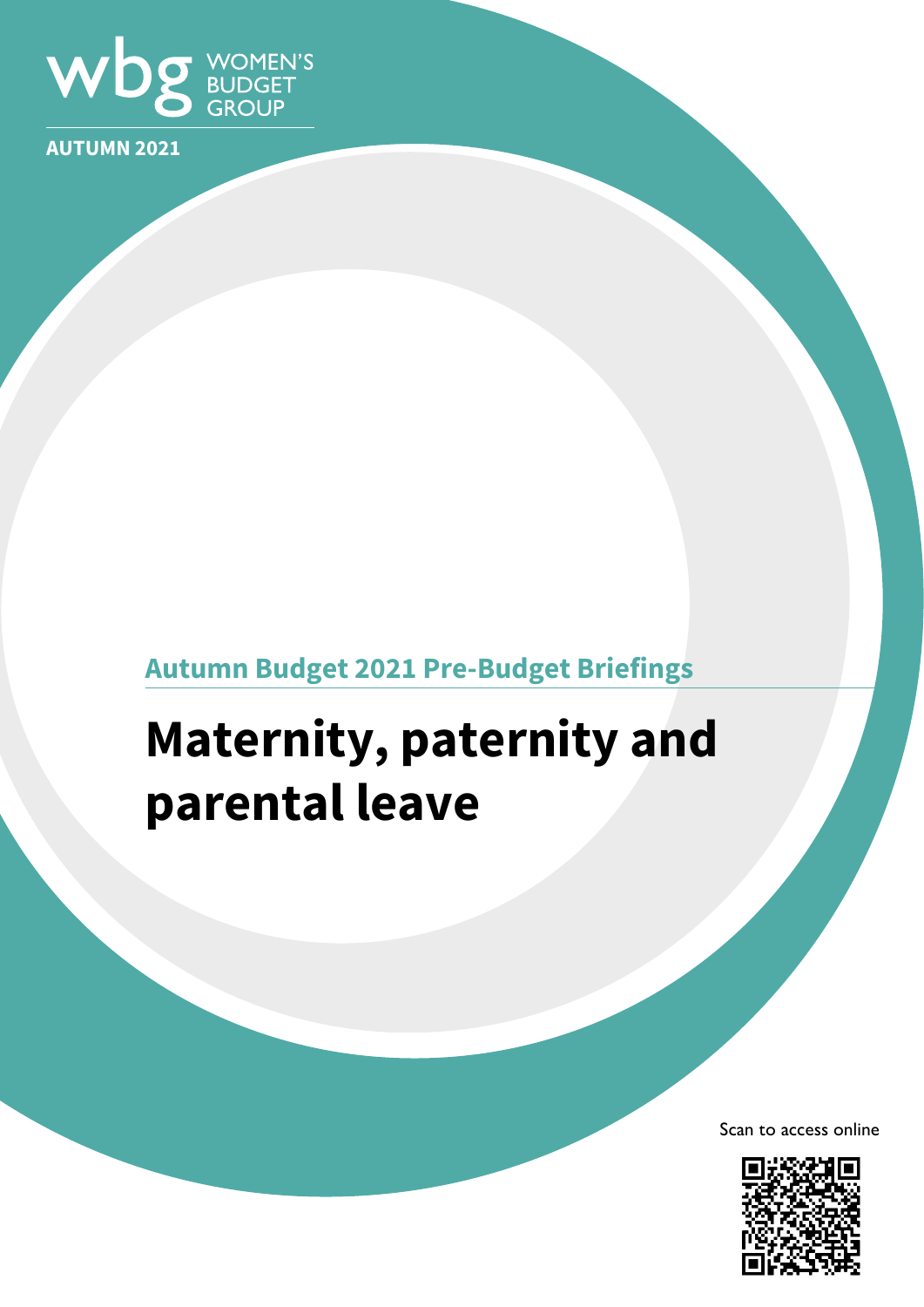

### **Maternity, paternity and parental leave**

*A pre-budget briefing from the UK Women's Budget Group – October 2021*

#### **Key points**

- *UK maternity, paternity and parental leave policy design is based on an out-of-date model that does not encourage sharing of care between parents.*
- *Maternity leave provision is up to 52 weeks of leave, 39 of which can be paid (6 at 90% of earnings and 33 at statutory rate of £151.97 per week). Statutory paternity leave, on the other hand, comprises a 2-week entitlement paid at statutory rate of £151.97 per week.*
- *The shared parental leave policy introduced by the government in 2015 is based on a transfer of maternity leave to the second parent. Transfer of leave models are known to have very limited impact on fathers' take up of*  parental leave. 'Default policy option' models that provide both partners with an equal share of leave, some of *which is transferable, have been shown to be more effective at promoting more gender equal caring.*
- *Statutory maternity and paternity pay rates are, in relative terms, among the lowest in Europe.*
- *The low rate of replacement pay for paternity leave interacts with the gender pay gap, providing significant barriers to fathers using more leave.*
- *Coverage and eligibility for maternity and paternity leave is a key issue. 28% of women and men in employment do not have access to paid paternity or maternity leave due to either their employment status and/or length of service. With increasing casualisation of working arrangements, there are fears this number will rise and particularly impact some of the most vulnerable workers.*
- *In the context of the coronavirus pandemic, there is the potential for the disparity in leave entitlements between mothers and fathers to lead to discrimination against pregnant women when redundancy decisions are being taken.*

#### **The current system**

Parental leave policies in the UK are complex and difficult to navigate for parents and employers alike. Leave entitlements remain structured upon a framework that privileges maternity and in doing so upholds stereotyped gender norms that lead to discrimination against women.

**Statutory maternity leave** comprises a 52-week entitlement, paid at 90% of earnings for the first 6 weeks, statutory rate of £151.97 per week for the following 33 weeks, and no replacement pay for the final 13 weeks. Maternity protection is a fundamental right at work, and pregnancy and maternity is a protected characteristic under the UK Equality Act 2010. Maternity leave can be

taken from 11 weeks prior to a baby's due date. It is obligatory for women to take leave for two weeks after childbirth, or 4 weeks if they work in a factory. Adoption leave provides the same entitlements as maternity leave for the primary adopting parent.

**Statutory paternity leave** is for fathers and partners of the mother or primary adopter and consists of two weeks of leave paid at statutory rate of £151.97 per week.

#### **Eligibility**

Eligibility for maternity leave and maternity pay is based on employment status, since the person claiming maternity leave must be classed as an employee, rather than a worker or self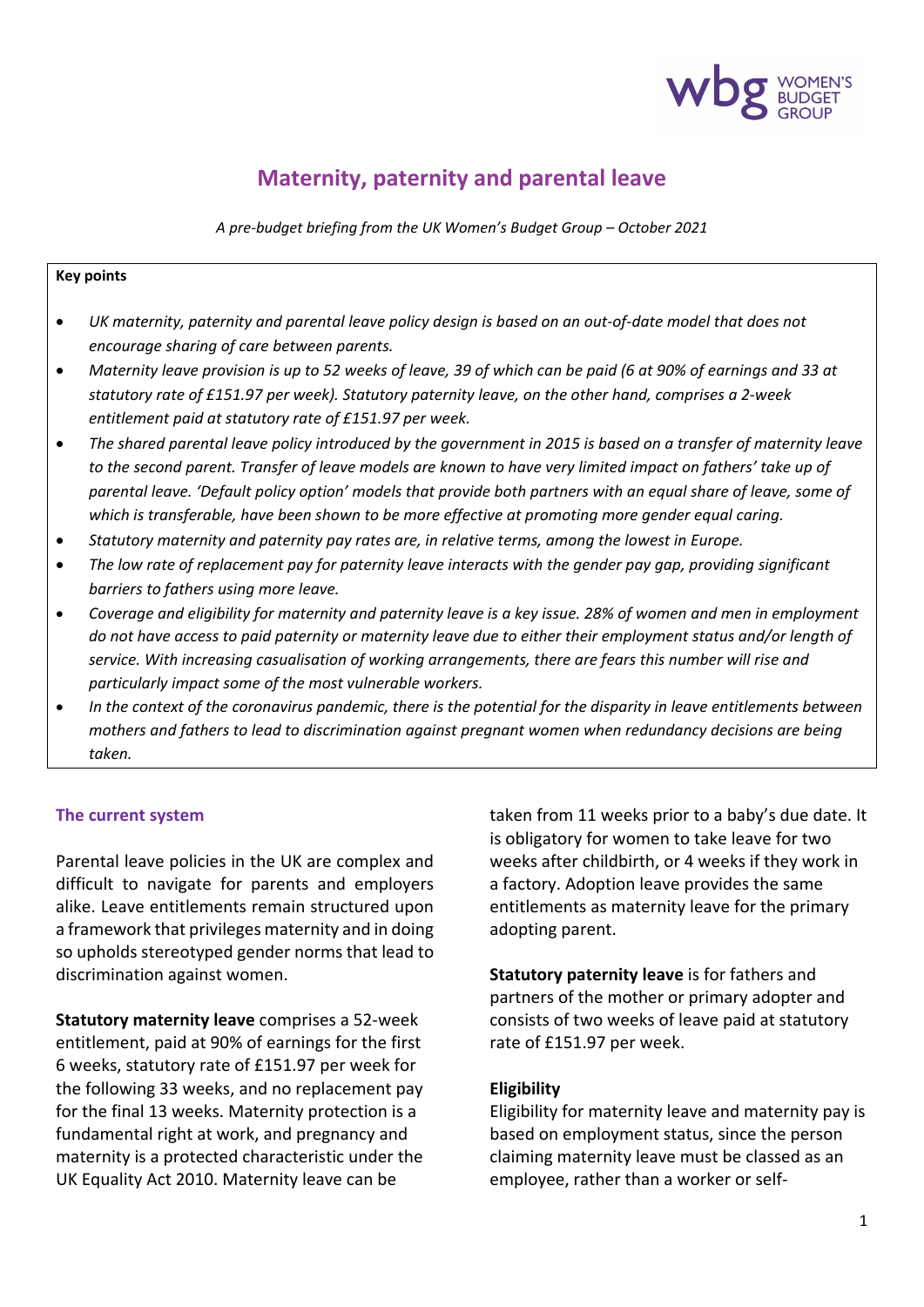employed. To be eligible for maternity pay, mothers must meet an earnings threshold of £120 per week before tax and have worked for their employer continuously for at least 26 weeks into the 'qualifying week', which is the 15th week before the expected week of childbirth. Some women not eligible for statutory maternity leave and pay are eligible for maternity allowance, which is paid at either £151.97 per week or 90% of average earnings for 39 weeks (whichever is less), or £27 a week for 39 weeks, or £27 a week for 14 weeks, dependant on the mother's circumstances. There is no six-week period paid at 90% of earnings for people eligible for maternity allowance.

To be eligible for paternity leave, fathers and partners must be classed as an employee and have worked for their employer continuously for at least 26 weeks up to the qualifying week. To be eligible for paternity pay, fathers and partners must also earn at least £120 per week before tax.

#### **Shared Parental Leave and Pay**

The Government introduced Shared Parental Leave and Statutory Shared Parental Pay in April 2015, whereby the mother or primary adopter can end their maternity/adoption leave from any time after two weeks of leave and transfer the remainder to the other parent if they wish. Fathers and partners do not have an independent right to parental leave beyond the two weeks of low-paid paternity leave. Since Shared Parental Leave (SPL) is effectively a transfer of maternity leave to the mother's partner, eligibility for SPL is based on the mother's eligibility for maternity leave and pay. This means that if the mother or primary adopter does not qualify for either maternity pay or maternity allowance then their partner will not qualify for shared parental leave.

-

#### **Problems with the current system**

#### **Parental leave and gender inequality**

The birth of a first child is a pivotal moment in how couples organise responsibility for childcare throughout their lives and is foundational in forming and perpetuating gender inequality.<sup>[1](#page-2-0)</sup> Use of parental leave in the UK, as in most other countries, is highly gendered. Time away from the labour market affects skills and experience which affect human capital, and when time away from the labour market is inequitably distributed, women bear the brunt of care penalties through discrimination, loss of human capital and the gender pay gap. Disparities in use of leave by women and men negatively impact on women's salaries and career progression across the board, not just mothers', because it leads to discrimination which affects all women.<sup>2</sup>

There are indications that discrimination against pregnant women has been heightened in the context of Covid. In a survey of 20,000 women, 11% of pregnant women said they 'had been made redundant or expected to be made redundant'.<sup>[3](#page-2-1)</sup> Of these, 53% believed their pregnancy was a factor in their redundancy (a figure that rises to 67% of BAME pregnant women).

Parental leave policy design has the potential to recalibrate or reinforce patterns of gender inequality that become embedded as a result of gendered caring norms. EU legislation introduced in 2010 has informed a host of changes to leave configurations across Europe, aimed at increasing fathers' use and couples' sharing of leave, through the introduction of gender-neutral entitlements and father incentives ('daddy quotas') in several countries. The UK policy design lags behind these shifts.

#### **Affordability and take up of Shared Parental Leave**

Take up of the Shared Parental Leave policy has been low, at less than 10% of eligible parents. Some estimates, derived from collating freedom

<span id="page-2-1"></span><span id="page-2-0"></span><sup>&</sup>lt;sup>1</sup> Sundström, M. and Duvander, A. E. (2002) Gender division of childcare and the sharing of parental leave among new parents in Sweden, European Sociological Review, 18(4), 433-447.

<sup>&</sup>lt;sup>2</sup> Castro-García, C. and Pazos-Moran, M. (2016) Parental leave policy and gender equality in Europe, Feminist Economics, 22(3), pp51–73

<sup>&</sup>lt;sup>3</sup> Pregnant Then Screwed (2020) The true scale of the crisis facing working mums [\(https://bit.ly/2M3qPW5\)](https://bit.ly/2M3qPW5)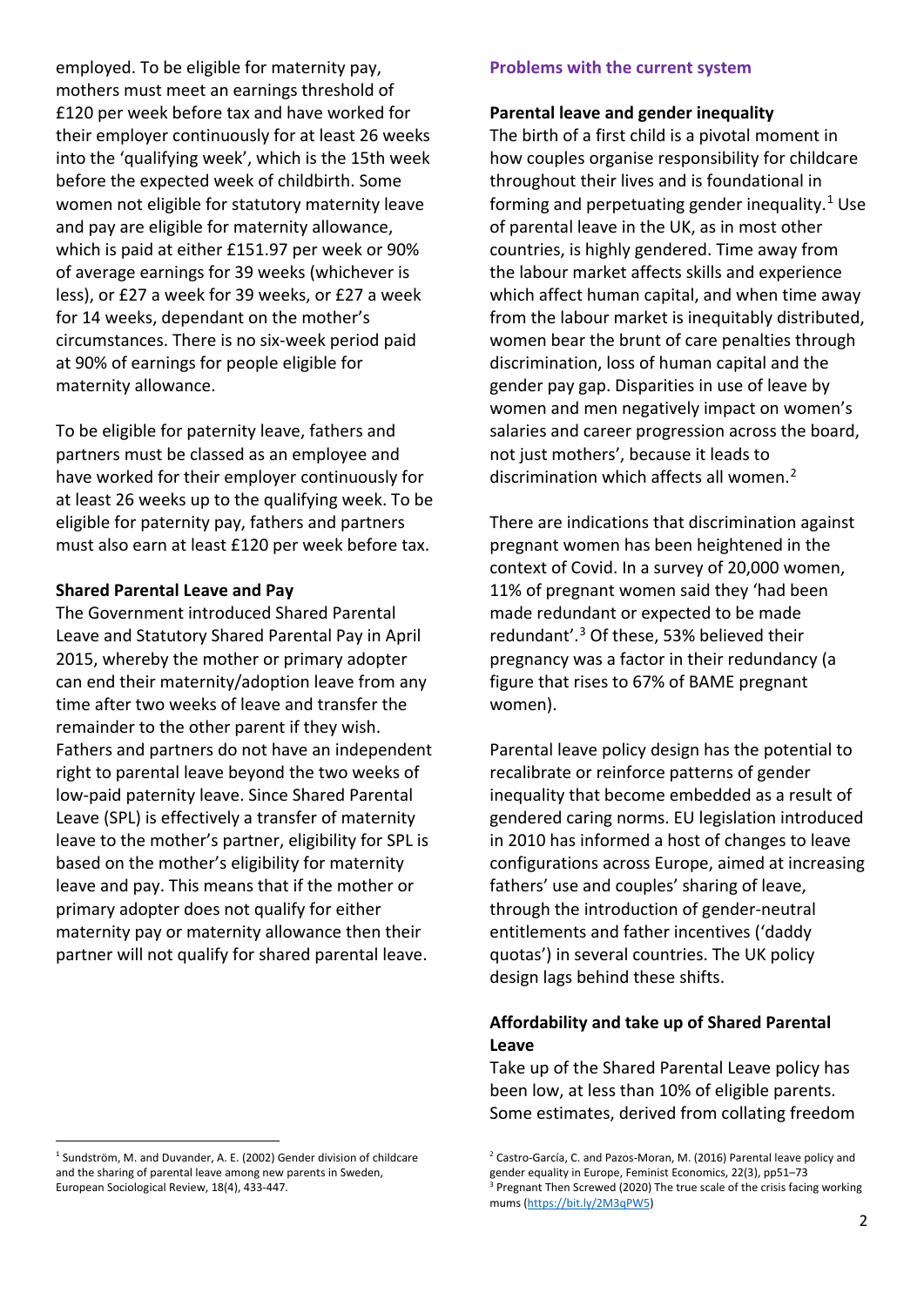of information requests, suggest the rate could be as low as 1%.[4](#page-3-0) Since the government doesn't routinely collect data on use of maternity or paternity leave entitlements, understanding the full extent of take-up is difficult at present. Research has found that take-up is highest among dual-earner professional couples, or where the mother earns more than her partner.<sup>[5](#page-3-1)</sup>

The low rate of paternity and shared parental leave pay for UK fathers makes it unaffordable for many families. Some fathers take annual leave upon the birth of their child instead of, or in addition to, paternity leave.<sup>[6](#page-3-2)</sup> A number of surveys have found that some employers top up statutory paternity pay (between 54% and 81%) but many do not.<sup>[7](#page-3-3)</sup> In addition, mothers' existing statutory entitlements, and often enhanced entitlements, are significantly longer than fathers'.[8](#page-3-4) These two factors work together to reinforce gendered caring norms.

The introduction of Shared Parental Leave intended to address this disparity. However, research shows that fathers tend to make use of well-paid, non-transferable parental leave entitlements,<sup>9</sup> while their use of shared or transferable entitlements is much more limited.[10](#page-3-6) It is not surprising therefore that the new policy has seen low uptake, since transfer models do not lead to increases in fathers' uptake.

Some research has found that the shared policy in the UK has resulted in some couples regarding the transfer as a 'gift exchange' from one partner

<u>.</u>

to the other, $11$  failing to meaningfully promote fathers' use of parental leave and doing little to tackle fixed gender roles that disadvantage women.[12](#page-3-0) There is emerging evidence that some women are reluctant to relinquish their allocated time with the child in order for their partner to use it. $13$ 

#### **Parental leave policy and the gender pay gap**

Parental leave policy design also interacts with the gender pay gap. Women in heterosexual partnerships often earn less than their male partners: for example, only one third of women in dual-earner households bring home at least half of the household income.<sup>[14](#page-3-9)</sup> Finances are a central factor in couples' decision-making when it comes to planning family leave to care for a new baby and, due to the gender pay gap, on average, women are paid less than their male partners. Moreover, given government parental leave policies do not provide fathers with a well-paid portion of leave, the majority of heterosexual couples stand to lose a greater proportion of their household income if the father stays at home, acting as a further disincentive to fathers' use of leave.<sup>[15](#page-3-10)</sup> This is supported by evidence from Sweden, which indicates that lack of economic constraint is associated with increases in the number of days leave that fathers use.[16](#page-3-11)

#### **Coverage**

Coverage is a key problem with parental leave policy. *Maternity leave* is a 'day one right' whereby women qualify for up to 52 weeks off no

<span id="page-3-0"></span><sup>4</sup> O'Brien, M., Atkinson J., and Koslowski, A. (2019) United Kingdom country note, in Koslowski, A., Blum, S., Dobrotić, I., Macht, A., and Moss, P. (eds) International review of leave policies and research 2019

<span id="page-3-8"></span><span id="page-3-1"></span>[<sup>\(</sup>http://bit.ly/2VZEYUG\)](http://bit.ly/2VZEYUG)<br><sup>5</sup> Birkett, H. & S. Forbes (2019): Where's dad? Exploring the low take-up of inclusive parenting policies in the UK [\(https://bit.ly/37ow6ij\)](https://bit.ly/37ow6ij)<br><sup>6</sup> O'Brien, M., Connolly, S. Speight, S., Aldrich. M. and Poole, E. (2015)

<span id="page-3-9"></span><span id="page-3-2"></span><sup>&#</sup>x27;Father involvement with young children in the contemporary United Kingdom', in Adler, M. A. and Lenz, K. (eds) Father involvement in the early years: an international comparison of policy and practice, Bristol: The Policy Press

<span id="page-3-10"></span><span id="page-3-3"></span><sup>&</sup>lt;sup>7</sup> Burgess, A. and Davies, J. (2017). Cash or carry: fathers combining work and childcare in the UK (https://bit.ly/2QKAnSG)

<span id="page-3-4"></span><sup>&</sup>lt;sup>8</sup> CIPD (2016). Labour market outlook: focus on working parents [\(https://bit.ly/2QOoz1D\)](https://bit.ly/2QOoz1D)<br><sup>9</sup> Castro-García, C. and Pazos-Moran, M. (2016) Parental leave policy and

<span id="page-3-5"></span>gender equality in Europe, *Feminist Economics*, 22 (3), 51-73<br><sup>10</sup> Haas, L. and Rostgaard, T. (2011) Fathers' rights to paid parental leave in

<span id="page-3-11"></span><span id="page-3-6"></span>the Nordic countries: consequences for the gendered division of leave, *Community, Work & Family*, 14(2), 177-195<br><sup>11</sup> Moss, P., and Deven, F. (2006) Leave policies and research, *Marriage &* 

<span id="page-3-7"></span>*Family Review*, 39 (3–4), 255–285

<sup>&</sup>lt;sup>12</sup> O'Brien, M. and Twamley, K. (2016) Fathers taking leave alone in the UK – a gift exchange between mother and father? [\(https://bit.ly/2yjreJZ\)](https://bit.ly/2yjreJZ) <sup>13</sup> My Family Care (2017) Shared parental leave - where are we now? London: My Family Care; Ndzi, E. G. (2018). Report on the challenges of Shared Parental Leave: why mothers may or may not want to share their maternity leave, Hatfield: University of Hertfordshire; Birkett, H. & S. Forbes (2019) Where's dad? Exploring the low take-up of inclusive parenting policies in the UK [\(https://bit.ly/37ow6ij\)](https://bit.ly/37ow6ij)<br><sup>14</sup> Burgess, A. and Davies, J. (2017). *Cash or Carry: Fathers combining work* 

*and care in the UK*. London: Fatherhood Institute. [\(https://bit.ly/2QKAnSG\)](https://bit.ly/2QKAnSG) <sup>15</sup> Batljan, I., Tillander, S., Ljungh, S., and Sjöström, M. (2004). Förä ldrapenning, pappornas uttagav dager, fakta och analys [Parental insurance, fathers' take up of days, facts and analysis], Stockholm: Regeringskansliet, Socialdepartementet; Brandth, Berit and Kvande, E. (2013) Free choice or gentle force? how can parental leave change gender practices, in Kjørholt, A. and Qvortrup, J. (eds) The modern child and the flexible labour market: early childhood education and care. pp56-71, Basingstoke: Palgrave Macmillan

<sup>16</sup> Haas, L., Allard, K. and Hwang, P. (2002) The impact of organizational culture on men's use of parental leave in Sweden, Community, Work & Family, 5(3), 319-342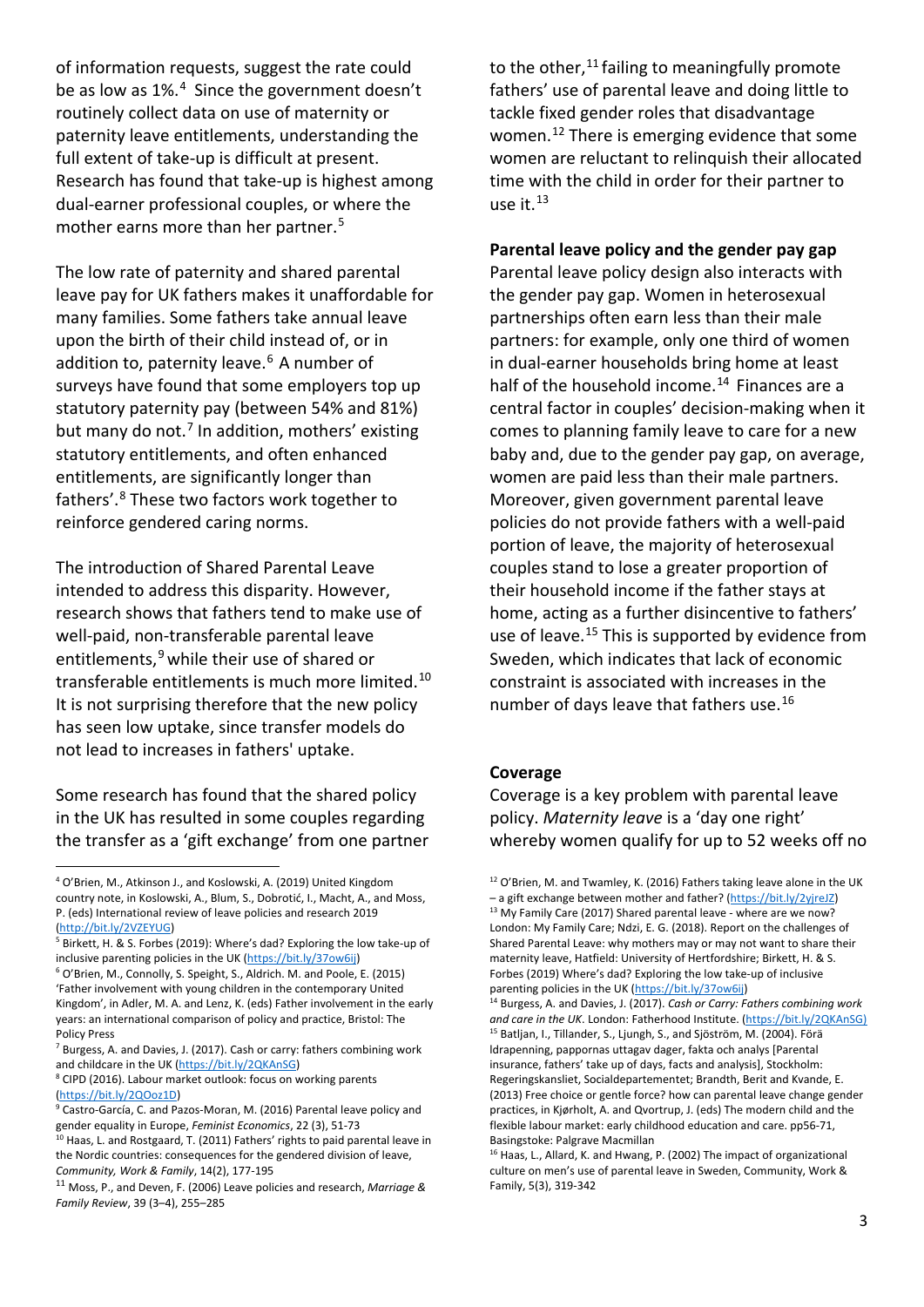matter how long they have worked for their employer prior to the baby's arrival. *Maternity pay* and *paternity leave* is a different matter with stricter eligibility criteria (see 'Eligibility' earlier in the briefing). Eligibility criteria based on employment contract type and length of service mean that a significant proportion of people in employment cannot access paid maternity/paternity benefits, with concerns rising about the impact of increasing precarity and casualisation on access to parental leave.<sup>[17](#page-4-0)</sup>

Self-employed people and those working in casual, flexible or low-paid roles have reduced access to paid leave, with more than a quarter (28%) of men and women in employment lacking access to paid paternity or maternity leave.<sup>[18](#page-4-1)</sup> Among new parents, 27% of employed fathers who had a child in the last year were not eligible for paid paternity leave due to their employment status, with 20% ineligible due to selfemployment and 7% because they had been employed for under 6 months. For employed mothers, 16% of those who had a child in the last year were not eligible for paid maternity leave, either because their earnings fell below the economic activity test earnings threshold (7%), because they were self-employed (7%) or did not meet the continuous employment condition (2%). Furthermore, 4% of new mothers were not eligible for the maternity allowance payment.

Groups with the lowest eligibility for paid maternity and paternity include young employees, both men and women of Pakistani origin, people working in intermediate, semiroutine or routine occupations, and men working in male-dominated industries.[19](#page-4-2)

#### **Awareness**

<u>.</u>

Compounding these factors is the fact that there is low awareness of parental leave policy and significant complexity in administering it. The

policy is complicated for individuals, managers, and HR support professionals to navigate. The government's 'Share the Joy' campaign in early 2018 aimed to raise awareness of the shared parental leave policy two years after it was first introduced. However, the impact of this campaign is uncertain, and debate continues over the efficacy of the campaign, especially given the issues with the policy design.<sup>[20](#page-4-3)</sup>

#### **Impact of Brexit**

As yet, there have been no direct Brexit-related changes to the current policy framework, although such changes may take place in the future. However, the EU's Work-Life Balance directive, which came into effect in 2019, has led to other European nations making changes to their national laws regarding parental leave entitlements and flexible working. Specifically, the directive prohibits work-related conditions (such as the 26-week service requirement for UK paternity leave and pay) as qualification criteria for paternity leave, introduces a five-day annual carers leave, and mandates greater flexibility in use of parental leave entitlements. The UK's withdrawal from the EU thus constitutes further Brexit-related loss for working parents as well as those with caring responsibilities. $21$ 

#### **Impact of Covid-19**

Covid-19 has not directly impacted upon the UK's parental leave framework. However, the delivery of the government's SEISS scheme held implications for self-employed mothers who had used maternity leave during the qualifying period. Although self-employed women do not qualify for maternity leave and pay, some selfemployed women are eligible for maternity allowance, as detailed above. Periods of selfemployed mothers' maternity-related income reduction were not excluded from the earnings calculations upon which SEISS payments were based. Therefore, women who had a baby and took maternity leave in the qualifying period

<span id="page-4-0"></span><sup>17</sup> McKay, L., Mathieu, S. and Doucet, A. (2016) Parental-leave rich and parental-leave poor: inequality in Canadian labour market based leave policies [\(https://bit.ly/3b2ZlJ0\)](https://bit.ly/3b2ZlJ0)<br><sup>18</sup> Aldrich, R. et al. (2018) Inequalities in access to paid maternity &

<span id="page-4-4"></span><span id="page-4-1"></span>paternity leave & flexible work, London: UCL.<br><sup>19</sup> O'Brien, M. et al., op. cit.

<span id="page-4-2"></span>

<span id="page-4-3"></span><sup>&</sup>lt;sup>20</sup> O'Brien, M., Atkinson J., and Koslowski, A. (2019) United Kingdom country note, in Koslowski, A., Blum, S., Dobrotić, I., Macht, A., and Moss,

P. (eds) International review of leave policies and research 2019 [\(http://bit.ly/2VZEYUG\)](http://bit.ly/2VZEYUG)<br><sup>21</sup> Atkinson J., O'Brien, M. and Koslowski, A. (2021) United Kingdom

country note, in: Koslowski, A., Blum, S., Dobrotić, I., Kaufman, G. and Moss, P. (eds) International review of leave policies and research 2021 (https://bit.ly/3b2ZlJ0)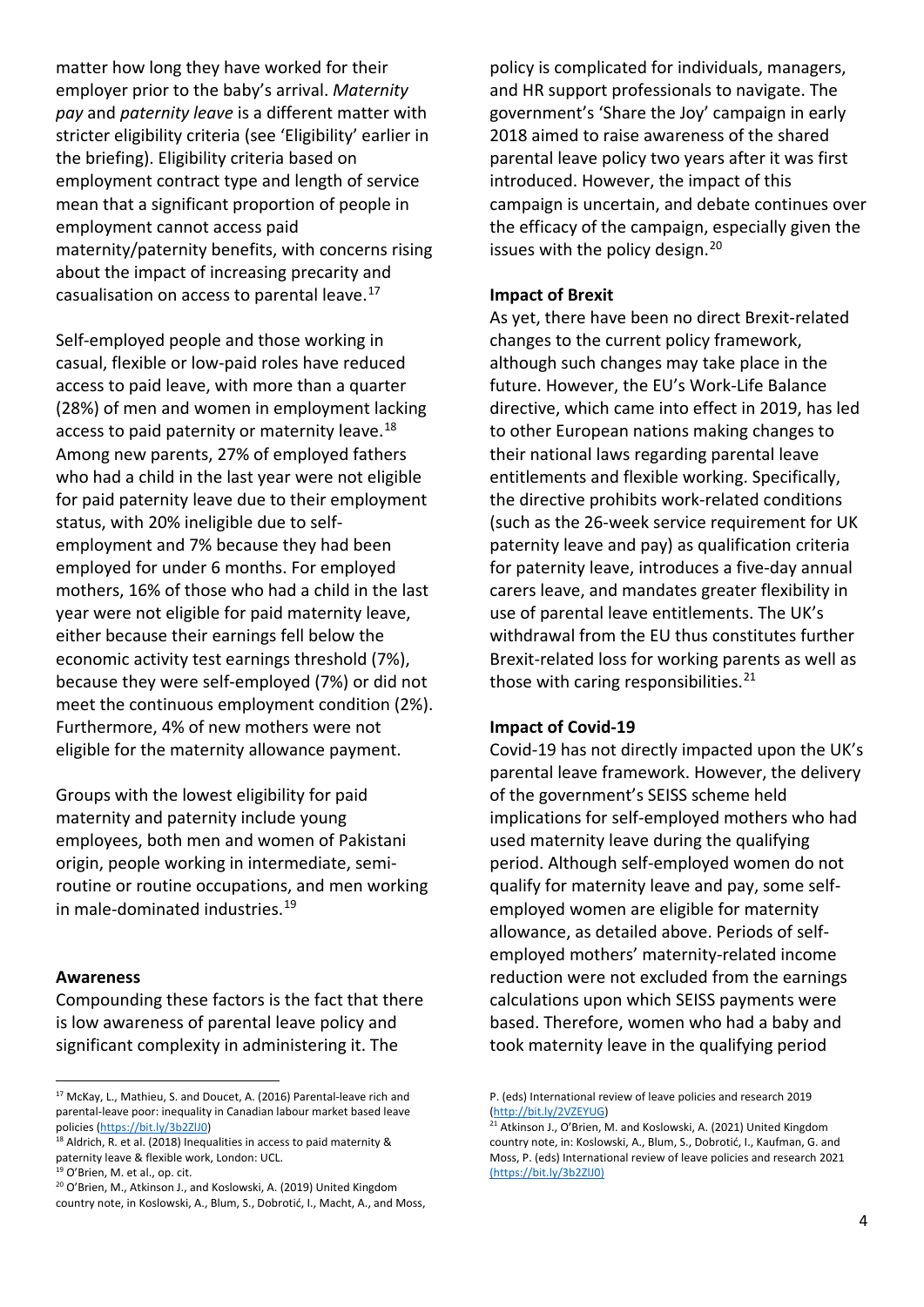received reduced SEISS payments, effectively a form of discrimination. The NGO Pregnant Then Screwed made a legal challenge to the Treasury on grounds of indirect sex discrimination. The judgement, however, ruled in favour of the government department. The organisation is considering whether to appeal. $^{22}$  $^{22}$  $^{22}$ 

#### **Reviews and changes to the system**

**Women and Equalities Committee review** 

The Women and Equalities Committee published the ['Fathers and the workplace'](https://publications.parliament.uk/pa/cm201719/cmselect/cmwomeq/358/358.pdf) report in 2018, which reviewed all government policy affecting fathers' ability to balance work and care responsibilities. The report made a series of recommendations for change, including:

- 1. the Government undertake an analysis of the costs and benefits of an alternative policy of 12 weeks paternal leave and pay to replace shared parental leave. This would be an individual, non-transferable entitlement reserved for fathers only—or a 'daddy quota'. This type of leave, when combined with adequate pay, is proven to increase fathers' take up of entitlements.
- 2. That two weeks' paternity leave should be paid at 90 per cent of earnings (capped), similar to maternity pay which is paid for six weeks at 90 per cent (uncapped).
- 3. That paternity leave should be a 'day one' right, in line with maternity leave.
- 4. That the Government brings forward legislation to achieve the Prime Minister's intention to ensure that all new jobs are available for flexible working.

The recommendations by the Women and Equalities Select Committee are welcome, but do not go far enough. Further action is required in a number of areas.

1

#### **Neonatal leave**

Following a consultation by the Department of Business, Energy and Industrial Strategy (BEIS) in 2019 the Government has stated that it plans to introduce Neonatal Leave. $23$  There is no existing right to leave to care for babies in neonatal care: present arrangements mean that parents must use their maternity or paternity leave if they need time off to care for an infant requiring neonatal care. Proposals include a 'day-one' right to a period of leave in addition to existing leave entitlements. This leave will be paid at the same statutory rate as other forms of leave and comprise a maximum of 12 weeks. Eligibility will be similar to existing leave entitlements: reliant on continuous service and minimum earnings. It is currently not clear whether all parents, including adoptive and those utilising surrogacy arrangements, will be eligible. Legislation has not yet been introduced Parliament.

#### **Ministerial and other Maternity Allowances Act 2021**

This legislation was introduced in March 2021, rushed through parliament in response to the pregnancy of Suella Braverman, at the time serving as Attorney-General. The legislation allows for six months of maternity pay on full salary replacement and enables Parliament to appoint another MP to provide cover ministers on leave. The policy is thus paid at a far higher rate than statutory Maternity Pay. Moreover, while the policy encompasses cover of limited opposition minister posts, it fails to address the glaring concern that MPs, including many ministers, are ineligible for statutory Maternity, Paternity or Parental leave, since they are not employed and thus are not provided for within the current UK policy framework. It also failed to make any provision for MPs who become fathers.<sup>[24](#page-6-0)</sup> The message sent by this short-sighted legislation continues to erase the role of fathers in caring for young infants as well as perpetuating the 'parental leave rich, parental leave poor' divide in the UK.[25](#page-6-1)

<span id="page-5-0"></span><sup>&</sup>lt;sup>22</sup> Pregnant Then Screwed (2021). Taking the government to court for indirect sex discrimination [\(https://bit.ly/3vAiUBQ\)](https://bit.ly/3vAiUBQ)<br><sup>23</sup>BEIS (2020) Neonatal leave and pay: government response [\(https://bit.ly/3vI6VT6\)](https://bit.ly/3vI6VT6)

<sup>&</sup>lt;sup>24</sup> Atkinson J., O'Brien, M. and Koslowski, A. (2021) United Kingdom country note (https://bit.ly/3b2ZlJ0)

<sup>&</sup>lt;sup>25</sup> McKay, L., Mathieu, S. and Doucet, A. (2016) Parental-leave rich and parental-leave poor: inequality in Canadian labour market based leave policies [\(https://bit.ly/3b2ZlJ0\)](https://bit.ly/3b2ZlJ0)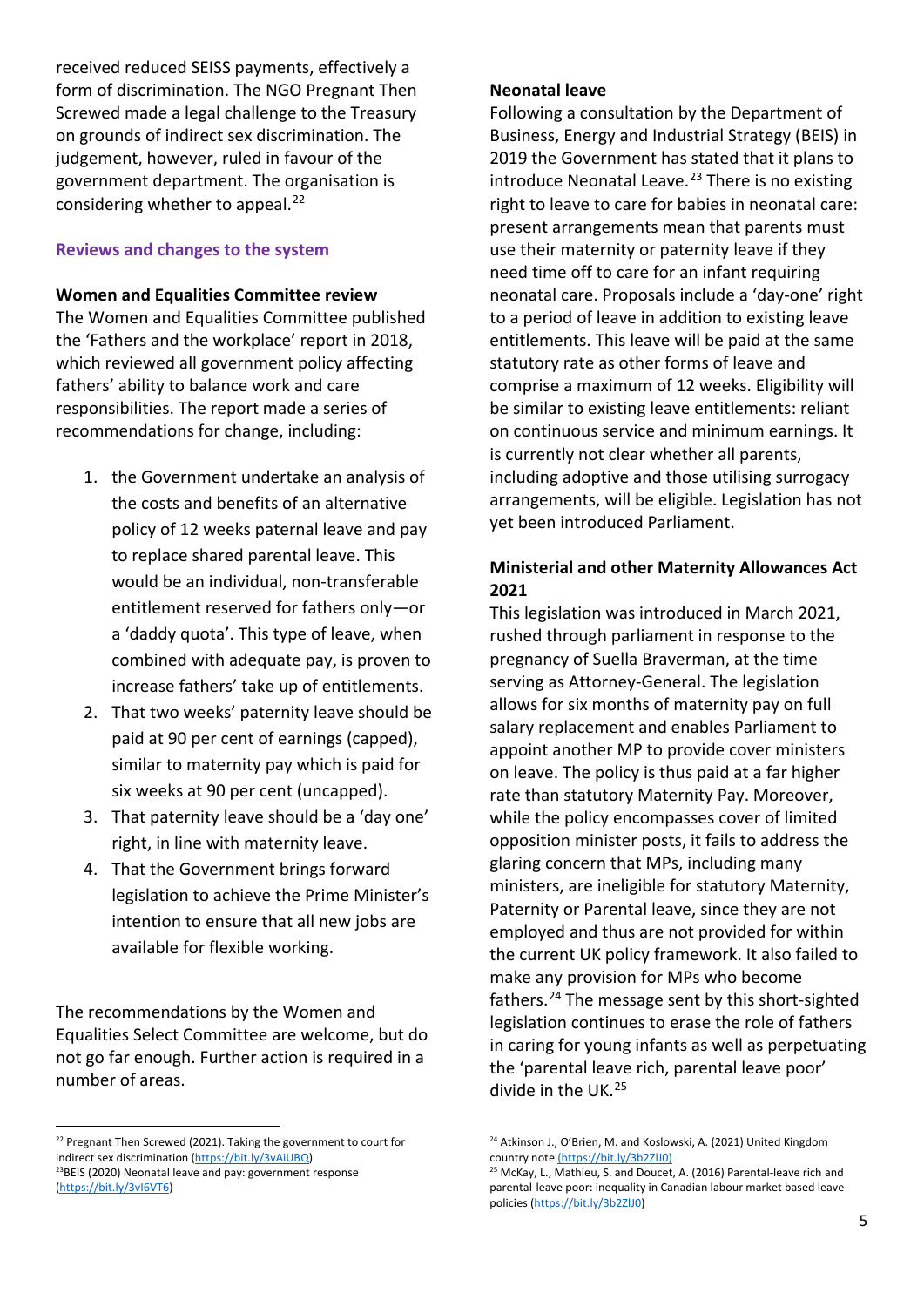#### **BEIS consultation on Shared Parental Leave policy**

The Shared Parental Leave (SHP) scheme introduced in 2015, the Government's flagship policy for driving a societal shift towards more equal parenting is not fit for purpose (see *Affordability and Take Up of Shared Parental Leave)* 

The scheme is complex and poorly understood, has not transformed take up of parental leave by fathers, and has therefore had negligible if any impact on equal parenting and sex equality in the home and workplace.<sup>[26](#page-6-0)</sup>

BEIS began an evaluation in July 2018, intended to review the current system of SHP, has still not been published.

#### **WBG recommendations**

- Each parent should have an individual right to time off and pay, reserved just for them; this has been shown in other countries to reduce gender inequality.
- Maternity leave is important because mothers need to recover from childbirth and may breastfeed their new baby.
- Leave for fathers to care for their infant alone is important to lay the ground for fathers' role in caring for children.
- The system must be simple and easy to understand for both parents and employers while enabling flexibility for parents, including some time off together if that's what they want.
- At around 25 per cent of the median UK salary, current rates of maternity and paternity leave are among the lowest in the OECD. [27](#page-6-2) The Government should consider increasing the statutory payment rate to ensure all families can afford to meaningfully share caring responsibility.
- All parents should be able to access the period of paternity leave no matter how long they have worked for their employer.
- In an age of increasing casualisation, this has significant implications for some of the most precarious workers and those with the lowest incomes. Self-employed mothers, who can be eligible for maternity allowance, are also disadvantaged. Maternity Allowance is paid up to the same rate of £151.97 per week but does not include entitlement to the first six weeks paid at 90% of earnings, meaning that self-employed mothers miss out on the wellpaid part of the leave.
- To address these coverage problems, greater clarity is required over statutory definitions of, and protections linked to, employment status. In particular, information about the national insurance and tax contributions that self-employed and 'worker' status individuals need to make in order to secure access to paid family-friendly statutory support should be improved and made more accessible.<sup>[28](#page-6-3)</sup>
- Furthermore, introducing an individual, nontransferable fathers' or partners' only portion of leave (as in the default option model), which is not based on the eligibility status of the mother would also ensure greater coverage and, if combined with a period of higher, earnings-related, pay, promote more gender equal caring.
- The system should ensure that parents have the right to return to the same job after taking leave and protected by law from losing their job during their leave or when they return to work, through discrimination or redundancy.
- Parental leave and pay policies should work alongside a flexible by default UK labour market and a more affordable childcare system that is available and ensures work

 $28$  Aldrich, R. et al. (2018) Inequalities in access to paid maternity and paternity leave & flexible work, London: UCL.

<span id="page-6-2"></span><span id="page-6-1"></span><span id="page-6-0"></span><sup>-</sup> $26$  Ibid

<span id="page-6-3"></span><sup>&</sup>lt;sup>27</sup> Chzhen, Y., Gromada, A. and Rees, G. (2019). Are the world's richest countries family friendly? Policy in the OECD and EU, Florence: Unicef